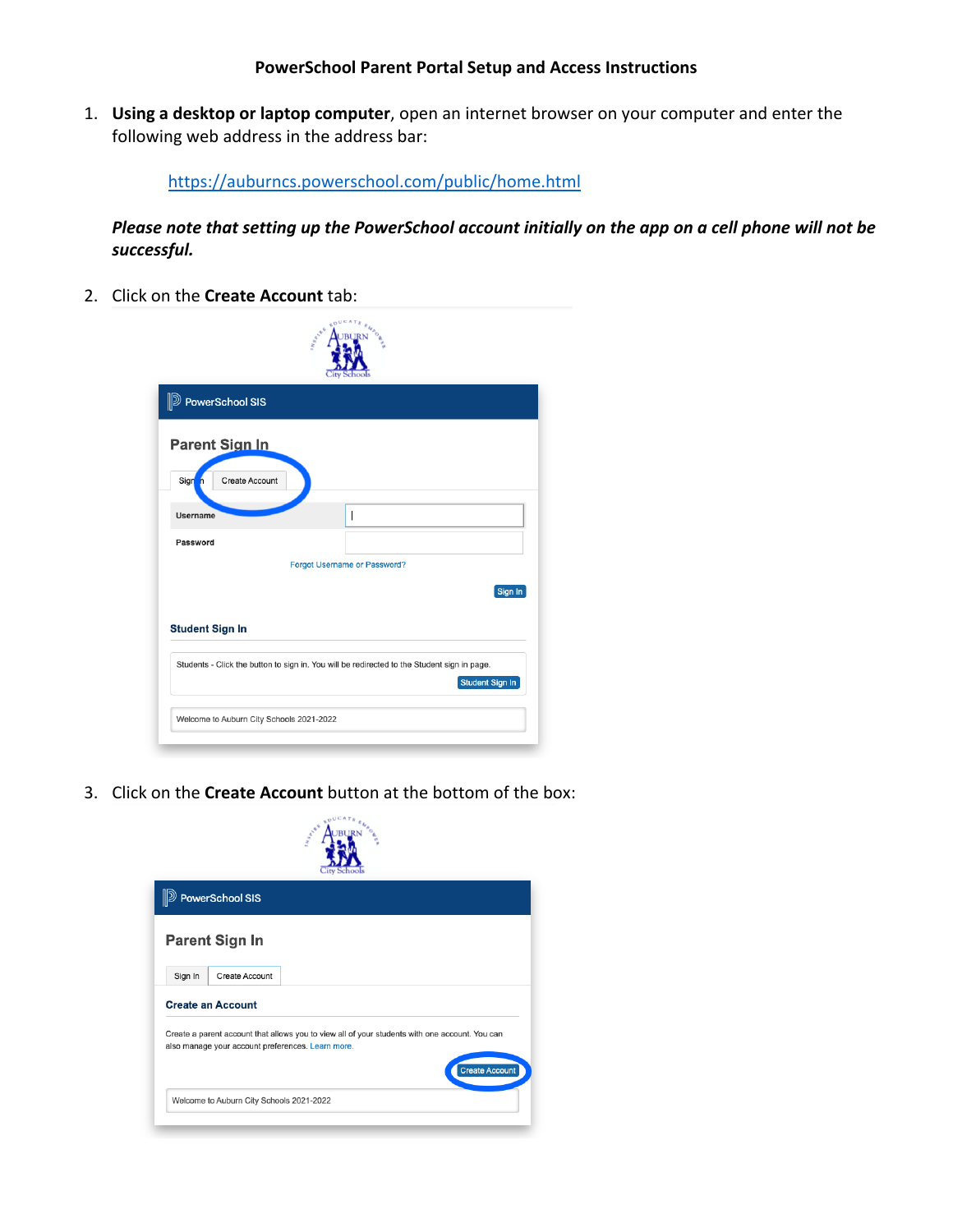4. Create the **Parent Account**. Type in your **First Name**, **Last Name** and **Email Address** in the fields provided. Create a **Username** and **Password** of **your choice**. *The password much be at least seven characters long*. You and your student will have separate passwords. It is advisable that you keep your username and password secure and not share it with anyone else.

| 19<br>PowerSchool             |                                |                                             |
|-------------------------------|--------------------------------|---------------------------------------------|
| <b>Create Parent Account</b>  |                                |                                             |
| <b>Parent Account Details</b> |                                |                                             |
| <b>First Name</b>             |                                |                                             |
| <b>Last Name</b>              |                                |                                             |
| Email                         |                                |                                             |
| <b>Desired Username</b>       |                                |                                             |
| Password                      |                                | Password must be at least 7 characters long |
| <b>Re-enter Password</b>      |                                |                                             |
| Password must:                | •Be at least 7 characters long |                                             |

- 5. Link your students to the account. Enter your child's first and last name in the **Student Name** field. In the **Access ID** field, enter your **Confidential Access ID** and your **Access Password**, which was provided to you in the letter from the school. If you need a duplicate copy of the letter, you may contact the school and pick it up from the school.
- 6. Select the **Relationship** that you have to the student from the drop down menu. Repeat this process in the subsequent fields on this screen to add other students to your parent account.

| <b>Link Students to Account</b>                                                                                                   |           |              |                                                     |
|-----------------------------------------------------------------------------------------------------------------------------------|-----------|--------------|-----------------------------------------------------|
| Enter the Access ID, Access Password, and Relationship for each student you wish to add to<br>your Parent Account<br>$\mathbf{1}$ |           |              |                                                     |
| <b>Student Name</b>                                                                                                               |           |              |                                                     |
| <b>Access ID</b>                                                                                                                  |           |              | Enter "Your Confidential ID" from the school letter |
| <b>Access Password</b>                                                                                                            |           |              | <b>Enter "Your Password" from the school letter</b> |
| Relationship                                                                                                                      | -- Choose | $\checkmark$ |                                                     |
| $\mathbf{2}$                                                                                                                      |           |              |                                                     |
| <b>Student Name</b>                                                                                                               |           |              |                                                     |
| <b>Access ID</b>                                                                                                                  |           |              |                                                     |
| <b>Access Password</b>                                                                                                            |           |              |                                                     |
| Relationship                                                                                                                      | -- Choose | $\checkmark$ |                                                     |

7. Click **Enter** and you should see a message indicating that your account was created.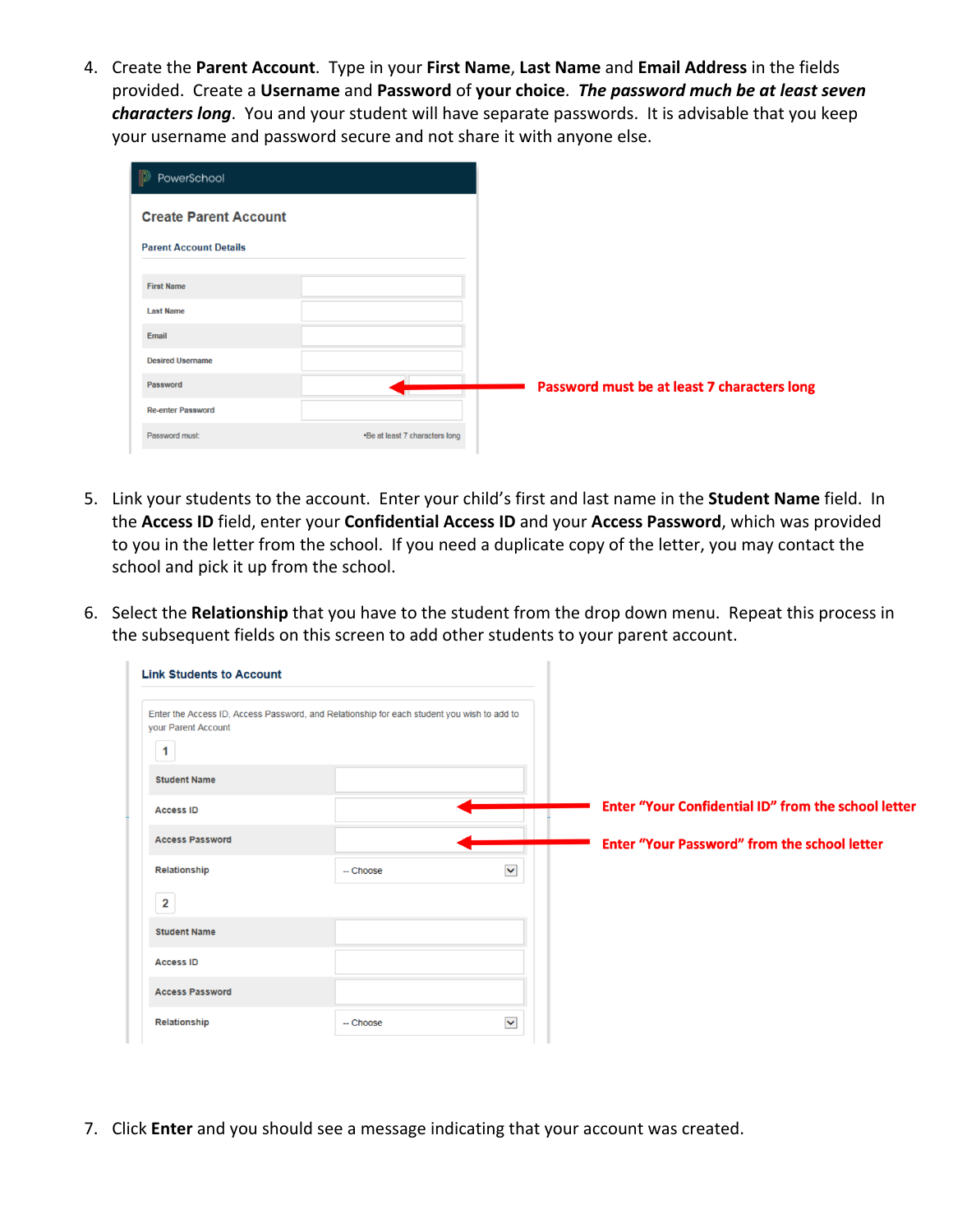- 8. Also, you should receive an email (to the email address initially entered in step no. 4) that you must access to verify your account.
- 9. If you already have a PowerSchool account, you can add your new student to that account.
	- a) Sign in to your current account.
	- b) Go to Account Preferences



c) Select the **Students** tab and **Add**. Then, enter the information you were provided for the new student.

| Profile<br><b>Students</b>                              |                                                                |                                                                                       |
|---------------------------------------------------------|----------------------------------------------------------------|---------------------------------------------------------------------------------------|
| <b>My Students</b>                                      |                                                                | Add                                                                                   |
| 1.                                                      | To add a student to your Parent account, click the ADD button. |                                                                                       |
|                                                         |                                                                |                                                                                       |
|                                                         |                                                                |                                                                                       |
|                                                         |                                                                |                                                                                       |
|                                                         |                                                                |                                                                                       |
|                                                         |                                                                | <b>Enter the students First</b><br>and Last name then the                             |
| <b>Add Student</b><br><b>Student Access Information</b> |                                                                |                                                                                       |
| <b>Student Name</b>                                     |                                                                | <b>Access ID and Password</b><br>you were provided in the<br>Parent Portal letter and |
| <b>Access ID</b>                                        |                                                                | to the student                                                                        |
| <b>Access Password</b>                                  |                                                                | choose your relationship                                                              |